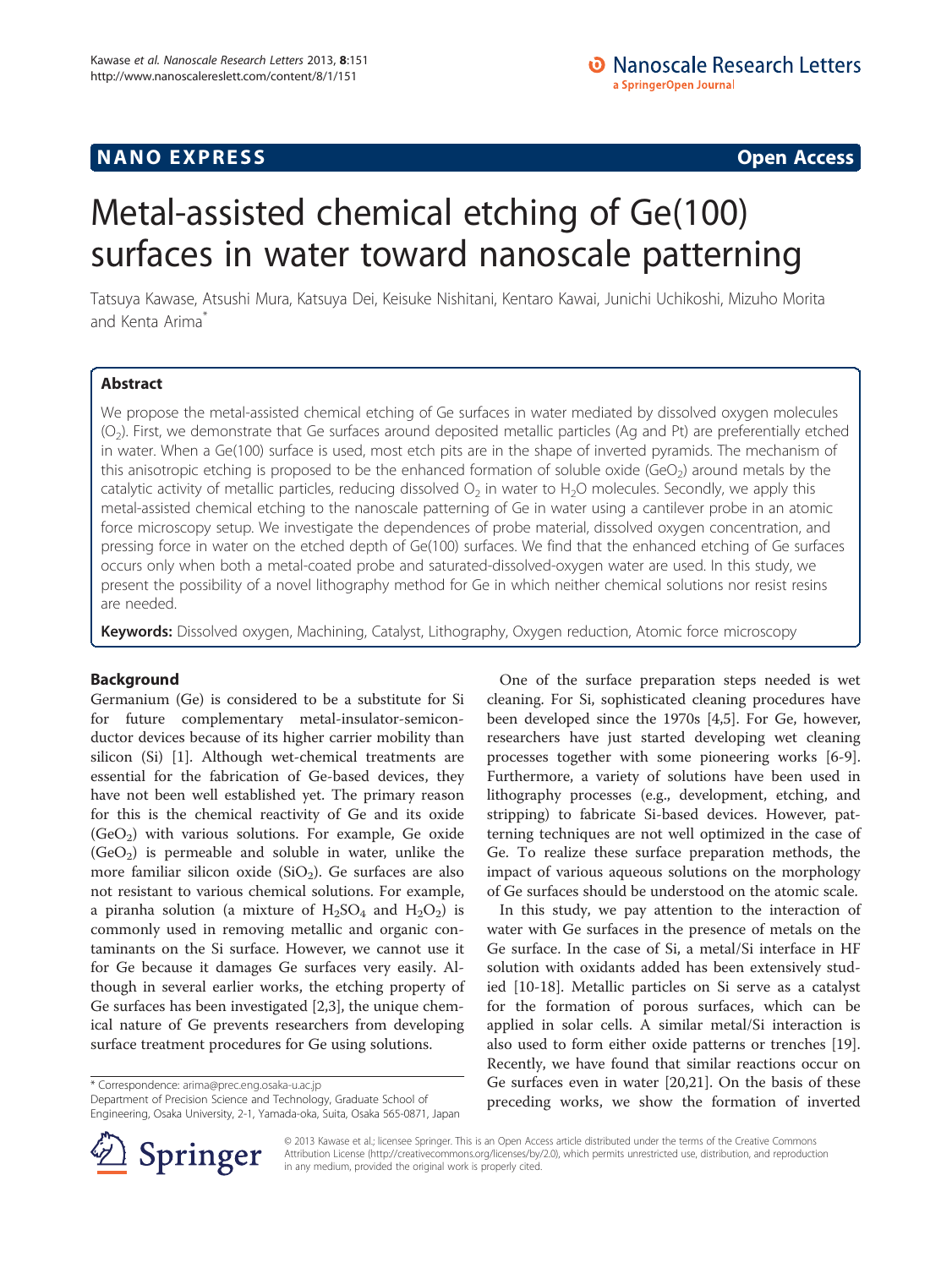pyramids in water on Ge(100) loaded with metallic particles in this study. We also discuss the mechanism of such formation on the basis of the relationship of redox potential as well as the catalytic role of metals. Then, we apply this metal-assisted chemical etching to the nanoscale patterning of Ge in water.

## Methods

We used both p-type and n-type Ge(100) wafers with resistivities of 0.1 to 12  $\Omega$  cm and 0.1 to 0.5  $\Omega$  cm, respectively. The wafers were first rinsed with water for 1 min followed by treatment with an ultraviolet ozone generator for 15 min to remove organic contaminants. They were then immersed in a dilute HF solution (approximately 0.5%) for 1 min.

We conducted two experiments. One is the etch-pit formation by metallic particles in water. Here, we used both Ag and Pt nanoparticles. Ag nanoparticles with a diameter (ϕ) of approximately 20 nm were mainly used. To deposit these nanoparticles, Ge surfaces were dipped in HCl solution (10<sup>-3</sup> M, 100 ml) with AgClO<sub>4</sub> (10<sup>-4</sup> M, 100 ml) for 5 min. After dipping, they were dried under  $N_2$  flow. We also used Pt nanoparticles of approximately 7 nm ϕ, which were synthesized in accordance with the literature [[22\]](#page-6-0). They were coated with a ligand (tetradecyltrimethylammonium) to avoid aggregation and were dispersed in water. This enabled us to obtain near monodispersed particles. The Ge samples were immersed in the resulting solution and dried under  $N_2$  flow. Then, the Ge surfaces loaded with the Pt particles were treated with the ultraviolet ozone generator for 6 h to remove the ligand bound to the Pt surfaces. In this experiment, we used two types of water with different dissolved oxygen concentrations, both of which were prepared from semiconductor-grade ultrapure water. The first type was water poured and stored in a perfluoroalkoxy (PFA) beaker. This water has a saturated dissolved-oxygen concentration of approximately 9 ppm. The second type contained a very low oxygen concentration of approximately 3 ppb. We, hereafter, call these two types of water 'saturated dissolved-oxygen water' (SOW) and 'low dissolved-oxygen water' (LOW), respectively. By putting a Ge sample in a PFA container connected directly to an ultrapure water line faucet, we were able to treat samples in LOW. The change in the structure of Ge surfaces loaded with metallic particles by immersion in water in the dark was analyzed by scanning electron microscopy (SEM, HITACHI S-4800, Hitachi Ltd., Tokyo, Japan).

The other experiment is the nanoscale machining of Ge surfaces by means of the catalytic activity of the metallic probes, using a commercial atomic force microscopy (AFM) system (SPA-400, Hitachi High-Tech Science Corporation, Tokyo, Japan) equipped with a liquid cell. It was carried out in the contact mode

using two types of silicon cantilever probe from NANOWORLD (Neuchâtel, Switzerland): a bare Si cantilever and a cantilever coated with a 25-nm thick Pt/Ir layer (Pt 95%, Ir 5%). The resonant frequency and spring constant of both probes were 13 kHz and 0.2 N/m, respectively. An AFM head was covered with a box capable of shutting out external light. A conventional optical lever technique was used to detect the position of the cantilever. Ultrapure water exposed to air ambient and poured in the liquid cell contained approximately 9 ppm dissolved oxygen (SOW). We added ammonium sulfite monohydrate (JIS First Grade, NACALAI TESQUE Inc., Kyoto, Japan) to the water in the liquid cell. Performed according to the literature [\[23-25](#page-6-0)], this method enabled us to obtain ultralow dissolved-oxygen water with approximately 1 ppb oxygen (LOW).

### Results and discussion

Figure [1](#page-2-0)a shows a typical p-type Ge(100) surface after the deposition of Ag particles. From the figure, it is clear that the particles are well dispersed (not segregated) and almost spherical, even with the simple deposition method used. They are approximately 20 nm in diameter. After the sample was immersed and stored in SOW in the dark for 24 h, its surface structure changed markedly, as shown in Figure [1b](#page-2-0). Namely, most of the Ag particles disappeared and pits emerged. Most of the pits formed square edges. When the sample was dipped in SOW for more 48 h (72 h in total), each pit grew as shown in Figure [1c](#page-2-0). It is clear that the shape of the pit is an inverted pyramid with edges aligned along the <110> direction. We confirmed in another experiment that (1) a metallic particle usually resided at the bottom of the pit [[21\]](#page-6-0), and (2) inverted pyramidal pits were formed on the n-type Ge sample as well. Figure [1](#page-2-0)d shows an SEM image of a p-type Ge(100) surface loaded with Pt particles. As indicated by white arrows, particles of about  $7 \text{ nm} \phi$  are well dispersed. After the surface shown in Figure [1](#page-2-0)d was subsequently immersed in SOW and stored in the dark for 24 h, etch pits were formed as shown in Figure [1](#page-2-0)e.

Many works have shown pore formation on Si with metallic particles as catalysts in HF solution containing oxidants such as  $H_2O_2$  [[10-18](#page-6-0)]. In analogy with these preceding works, it is likely that an enhanced electron transfer from Ge to  $O_2$  around metallic particles is the reason for the etch-pit formation shown in Figure [1](#page-2-0)b,c,e. The reaction by which  $O_2$  in water is reduced to water can be expressed by the redox reaction equation:

$$
O_2 + 4H^+ + 4e^- \leftrightarrow 2H_2O,E_0 = +1.23 (V vs. NHE),
$$
 (1)

where  $E_0$  is the standard reduction potential, and NHE is the normal hydrogen electrode. The reaction in which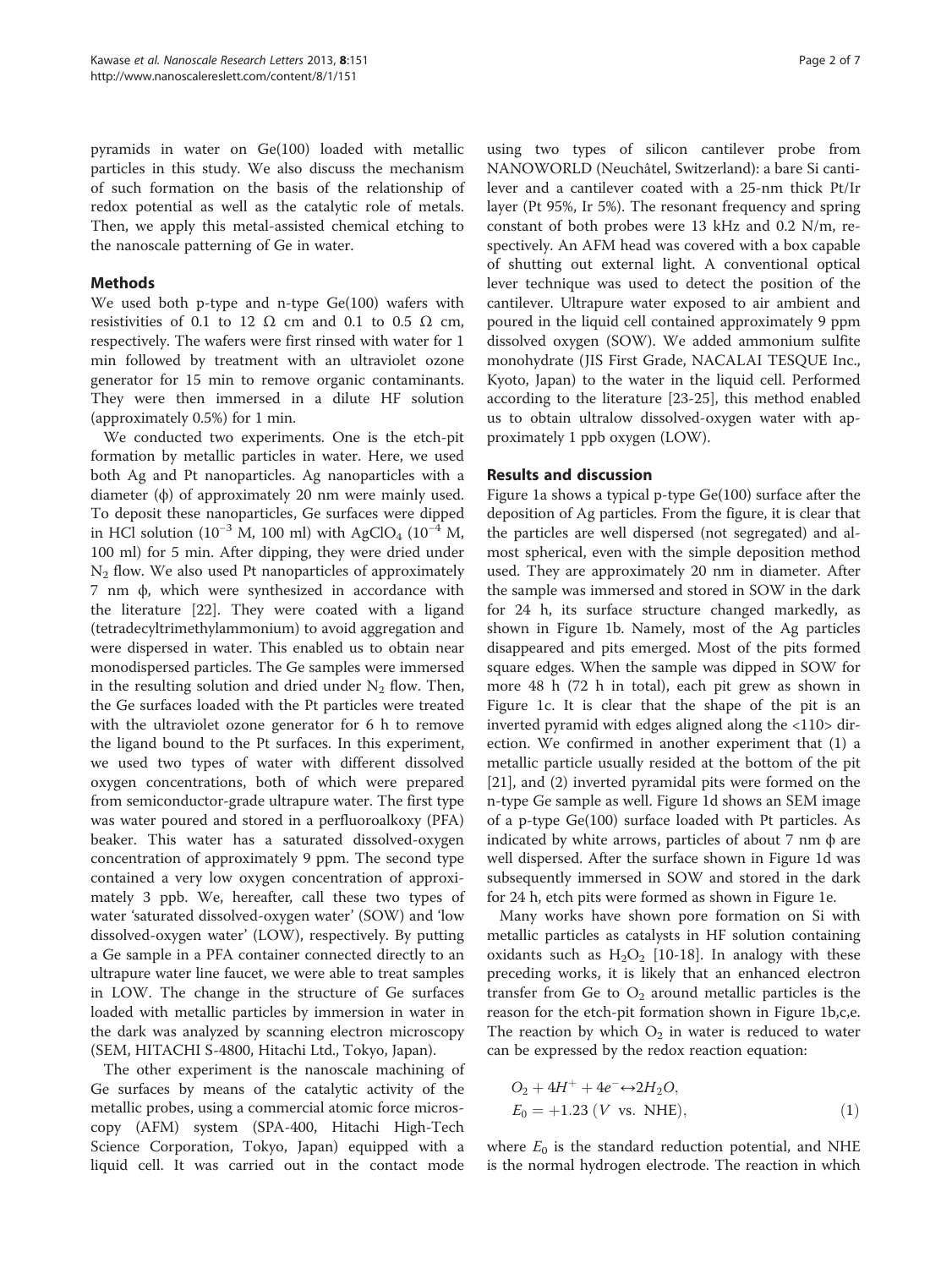Ge in an aqueous solution releases electrons can be expressed as

$$
GeO2 + 4H+ + 4e- \leftrightarrow Ge + 2H2O,E0 = -0.15 (V vs. NHE).
$$
 (2)

Because the redox potentials depend on the pH of the solution, these potentials at 25°C are respectively given by the Nernst relationship as

$$
E_{O_2} = +1.23 - 0.0591 \times pH(V \text{ vs. NHE}), \tag{3}
$$

$$
E_{\text{GeO}_2} = -0.15 - 0.0591 \times pH(V \text{ vs. NHE}), \tag{4}
$$

where the  $O_2$  pressure is assumed to be 1 atm. In water of pH 7,  $E_{O_2}$  and  $E_{\text{GeO}_2}$  are +0.82 and −0.56 (V vs. NHE), respectively. These simple approximations imply that a Ge surface is oxidized by the reduction of dissolved oxygen in water. We speculate that such oxygen reduction is catalyzed by metallic particles such as Ag and Pt. Electrons transferred from Ag particles to  $O_2$  in water are

supplied from Ge, which enhance the oxidation around particles on Ge surfaces, as schematically depicted in Figure [2](#page-3-0)a. Because  $\text{GeO}_2$  is soluble in water, etch pits are formed around metallic particles, as shown in Figure 1. We showed in another experiment that the immersion of a Ge(100) sample loaded with metallic particles (Ag particles) in LOW creates no such pits [[20,21\]](#page-6-0), which gives evidence of the validity of our model mentioned above. Furthermore, we have confirmed that the metal-assisted etching of the Ge surfaces in water mediated by dissolved oxygen occurs not only with metallic particles but also with metallic thin films such as Pt-Pd [[20](#page-6-0)] and Pt [\[21](#page-6-0)].

One may wonder why p-type Ge releases electrons to be oxidized as shown in Equation (2), because electrons are minority carriers for p-type samples. In the pore formation on Si by metal-assisted chemical etching in the dark, researchers mentioned that the conductivity type of the Si substrate (p-type or n-type) does not directly influence the morphology of pits formed [\[11,12\]](#page-6-0). This is



<span id="page-2-0"></span>Kawase et al. Nanoscale Research Letters 2013, 8:151 Page 3 of 7 http://www.nanoscalereslett.com/content/8/1/151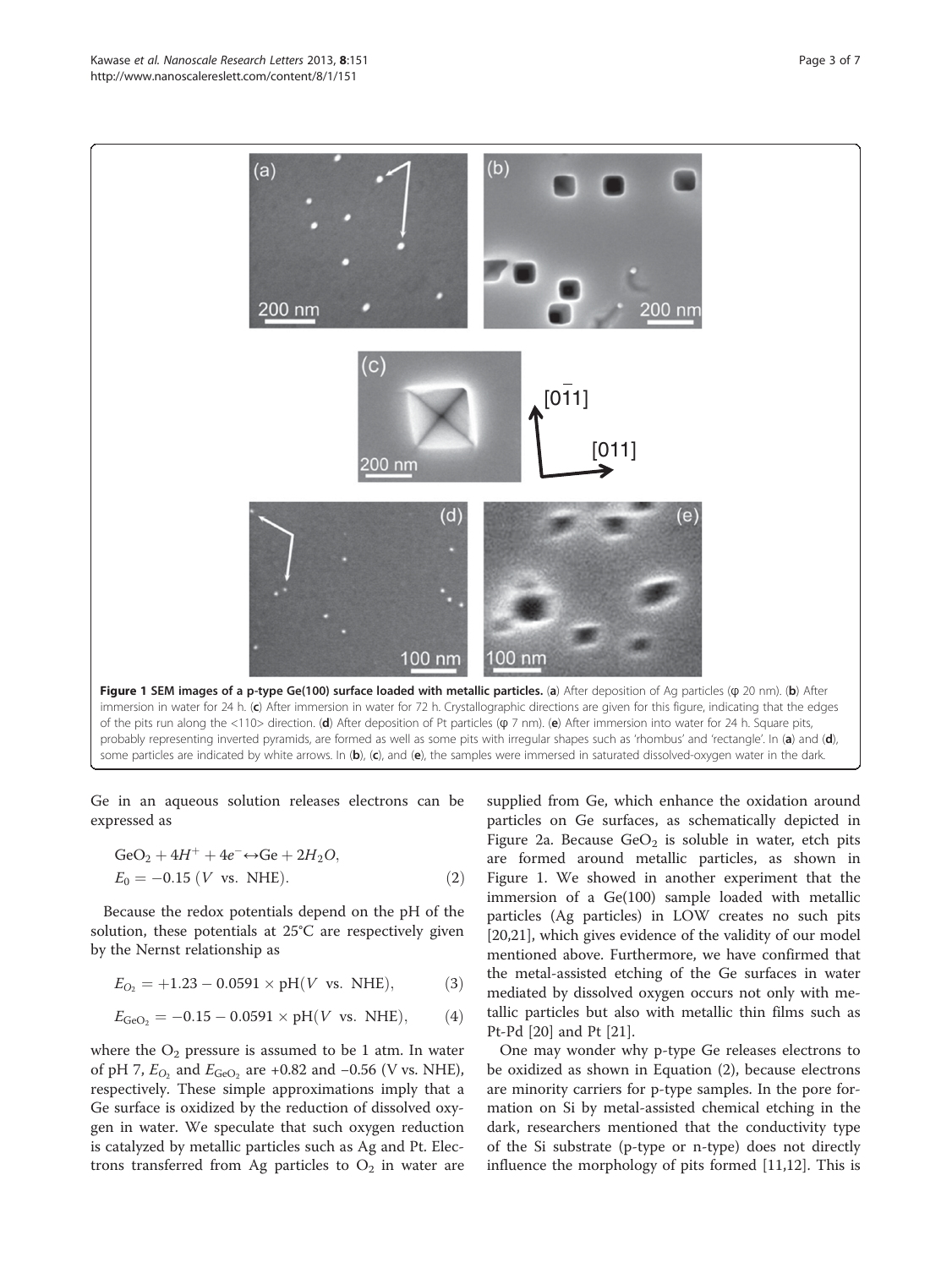<span id="page-3-0"></span>

in agreement with our result in which a Ge surface with either conductivity type was preferentially etched around metallic particles in saturated dissolved-oxygen water in the dark. As described previously, we confirmed that similar etch pits to those on p-type wafers were formed on n-type ones. We presume that n-type Ge samples emit electrons in the conduction band (majority carriers), whereas p-type samples release them in the valence band.

In our experiments, most etch pits were pyramidal, one of which is shown in Figure [1c](#page-2-0). The outermost Ge atoms on the (111) and (100) faces have three and two backbonds, respectively. This probably induces a (100) facet to dissolve faster in water than a (111) facet, forming a pyramidal etch pit on the  $Ge(100)$  surface, as schematically shown in Figure 2b. This anisotropic etching is very unique, because it has not been observed on Si(100) surfaces with metallic particles immersed in HF solution with oxidants. It should be noted that Figure [1](#page-2-0)e exhibits some 'rhomboid' and 'rectangular' pits together with 'square' pits. We believe that the square

pits in Figure [1e](#page-2-0) represent pyramidal etch pits similar to those with Ag particles in Figure [1c](#page-2-0). On the other hand, the reason for the formation of the rhomboid or rectangular pits in Figure [1e](#page-2-0) is not very clear at present. It is possible that the shape of a pit depends on that of a metallic particle. Although Ag particles  $(\phi)$  is approximately 20 nm) appear spherical in Figure [1](#page-2-0)a, the shape of the Pt particles ( $\phi$  about 7 nm) is hard to determine from the SEM image in Figure [1d](#page-2-0). To answer this question, etch pits should be formed with Ag and Pt particles of similar diameters and shapes, which remain to be tested.

On the basis of the experimental results shown above, we aimed at the nanoscale patterning of Ge surfaces in water by scanning a metal-coated probe. An example is shown in Figure [3](#page-4-0) in which experimental conditions are schematically depicted on the left column. First, a p-type Ge(100) surface was imaged using a conventional Si cantilever in air in the contact mode with a scan area of  $3.0 \times 3.0 \text{ }\mu\text{m}^2$ , as shown in Figure [3a](#page-4-0). Then, the  $1.0 \times 1.0 \text{ m}^2$ μm<sup>2</sup> central area was scanned ten times with a pressing force of 3 nN, and the  $3.0 \times 3.0 \text{ }\mu\text{m}^2$  initial area was imaged again. The ten scans took about 45 min. Significant changes in Figure [3a](#page-4-0),b are hardly visible, indicating that the mechanical removal of the Ge surfaces by the cantilever is negligible. Experiments similar to those shown in Figure [3a](#page-4-0),b were performed in SOW, and their results are shown in Figure [3c](#page-4-0),d, respectively. In Figure [3d](#page-4-0), the scanned area at the center of the image is observed as a shallow hollow, the cross-sectional profile of which revealed its depth to be approximately 1.0 nm. In contrast, the multiple scans (ten scans) using a Pt-coated cantilever in SOW created a clear square hollow, as shown in Figure [3e](#page-4-0),f. The etched depth of the  $1.0 \times 1.0$  $\mu$ m<sup>2</sup> central area in Figure [3f](#page-4-0) was about 4.0 nm from a cross-sectional profile. The mechanism of inducing the difference between image  $(d)$  and image  $(f)$  in Figure [3](#page-4-0) is as follows. As mentioned previously, we scanned a cantilever in the contact mode. Taking into account the catalytic activity of metals (e.g., Pt) enhancing the reactions in Equations (1) and (2), we suppose that, at each moment during the scan, a Ge surface in contact with a Pt probe is preferentially oxidized in water in the presence of dissolved oxygen. This is schematically drawn in Figure [4a](#page-5-0). Owing to the soluble nature of  $\text{GeO}_2$ , the scanned area exhibits a square hollow, as shown in Figure [3](#page-4-0)f. In Figure [3b](#page-4-0),d,f taken after the ten scans, no pyramidal pits such as those shown in Figure [1](#page-2-0) are observed. This is because we did not fix the cantilever at only one surface site, but rather scanned it over a micrometer area, which is much larger than the etched depth, as schematically depicted in Figure [4b](#page-5-0). Figure [5a](#page-5-0), b shows a summary of etched depth as a function of pressing force on the n-type and p-type Ge(100) surfaces, respectively. Because the plots in Figure [5](#page-5-0) slightly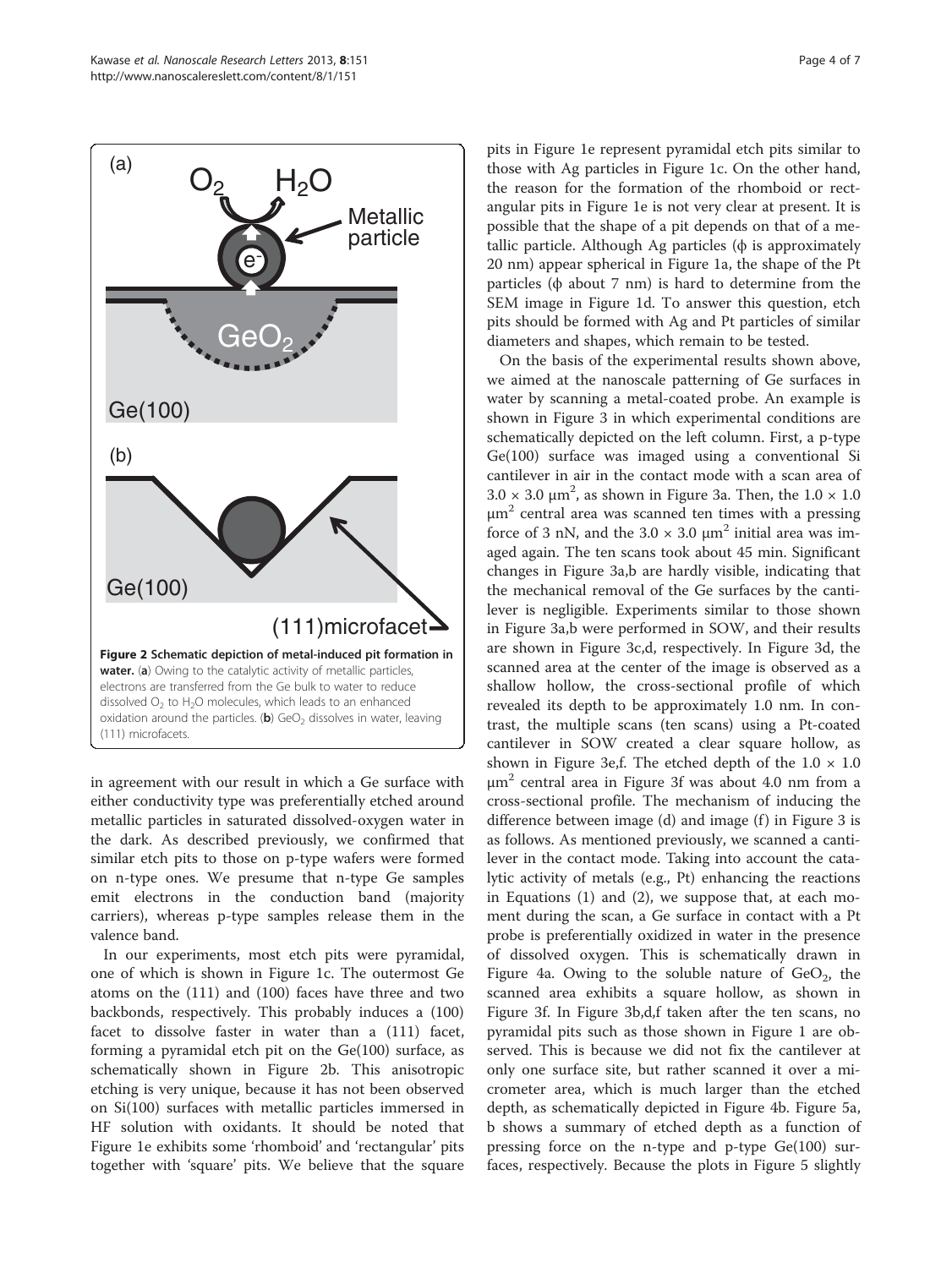<span id="page-4-0"></span>

fluctuate, it is hard to fit them using a simple straight line or a curve. This is probably due to the difference in probe apex among the sets of experiments performed. However, Figure [5](#page-5-0) clearly indicates that (1) the catalytic activity of metals (e.g., Pt) has a much greater effect on Ge etching than that of the mechanical machining caused by a pressurized cantilever, and (2) dissolved oxygen in water is the key molecule in metal-assisted etching. Namely, it is easy to imagine that the Ge surface was machined mechanically to some extent by the pressed cantilever on Ge. In Figure [5,](#page-5-0) the etched depth increases slightly at a larger pressing force even with a Si cantilever in SOW (light gray filled circles) or a Ptcoated cantilever in LOW (gray filled circles). This indicates that the mechanical etching of Ge occurs, but its effect is very small. On the other hand, a drastic increase in etched depth is observed with a Pt-coated cantilever in SOW (blue filled circles) at each pressing force, which is probably induced by the catalytic effect of Pt mediated by dissolved oxygen in water. One may think that the difference in etched depth between the blue and gray (or light gray) filled circles increases with increasing pressing force in Figure [5](#page-5-0). This is as if the catalytic effect is enhanced at greater pressing forces. As for the reason for this enhancement, we imagine that the probe apex became blunter at larger forces. This results in an increase in the area of contact between the metallic probe and the Ge surface, which enhances the etching rate of Ge by the catalytic effect. Note in Figure [5](#page-5-0) that an ntype Ge surface is etched deeper than a p-type one in the entire pressing force range when a Pt-coated cantilever was scanned in SOW. One explanation for this is that more electrons in the n-type Ge samples are transferred to oxygen molecules via Equations (1) and (2) because the work function, or the energy necessary for an electron to escape into vacuum from an initial energy at the Fermi level, is smaller for n-type samples than for ptype ones. This increases the oxidation rate of Ge, resulting in an accelerated etching of n-type Ge. Another explanation is that the resistivity of the samples, not the conductivity type, determines the etched depth shown by a blue filled circle in Figure [5.](#page-5-0) Because our p-type samples had a wider range of resistivities (0.1 to 12  $\Omega$ ) cm) than the n-type ones (0.1 to 0.5  $\Omega$  cm), we should not exclude the possibility of carrier density affecting the removal rate of Ge in metal-assisted chemical etching.

As mentioned in the '[Background](#page-0-0)' section, Ge is not resistant to a variety of chemical solutions. Hence, wetchemical treatments such as wet cleaning and lithography for Ge have not been well optimized compared with those for Si. The results in this study present several important messages for future semiconductor processes for Ge. First, residual metallic particles on Ge can increase surface microroughness even in water. For Ge surfaces, LOW should be used for rinsing to prevent unwanted pit formation. However, the metal-assisted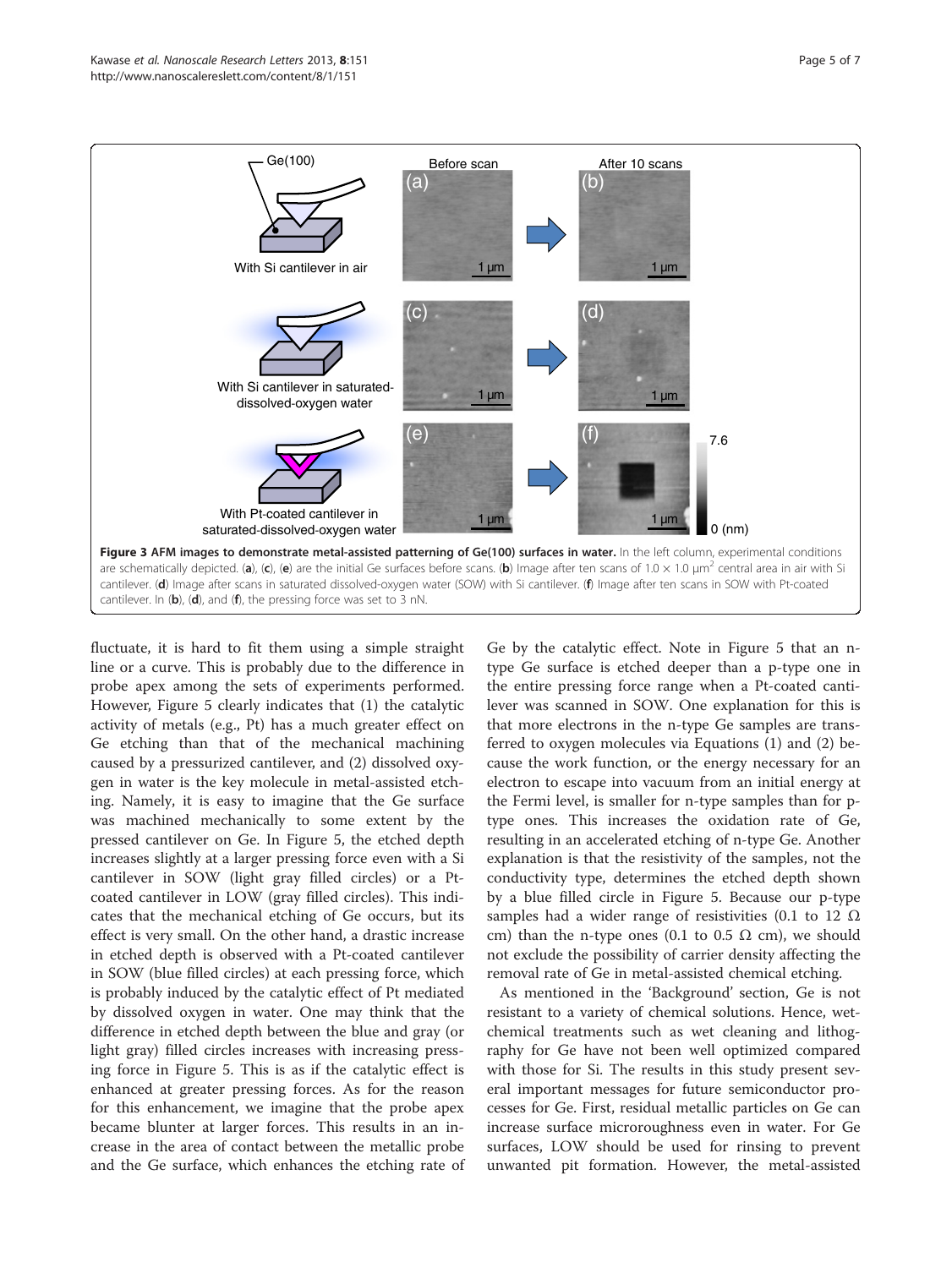<span id="page-5-0"></span>

chemical etching presented here can be a novel patterning technique for Ge surfaces in water, one example of which is demonstrated in Figures [3](#page-4-0) and 5. This method is unique and promising because it requires no chemical solution that degrades Ge surfaces but is used in conventional wet-chemical treatments in Si processes.

## Conclusions

We studied the metal-induced chemical etching of Ge (100) surfaces in water. We showed that noble metal particles such as Ag and Pt induce anisotropic etching. The mechanism of this formation is the catalytic activity of noble metals to reduce  $O_2$  molecules in water, which promotes preferential oxidation around metallic particles. Etch pits are formed to roughen the surface due to the soluble nature of  $GeO<sub>2</sub>$ . A key parameter for controlling the reaction is the dissolved oxygen concentration



of water. We proposed that enhanced etching can be used positively toward the nanoscale patterning of Ge surfaces in water. This idea was confirmed by a set of AFM experiments in which a cantilever probe on Ge (100) was scanned in either water or air. We investigated the dependences of probe material, pressing force, and dissolved oxygen concentration on etched depth. We demonstrated the metal-assisted patterning of Ge